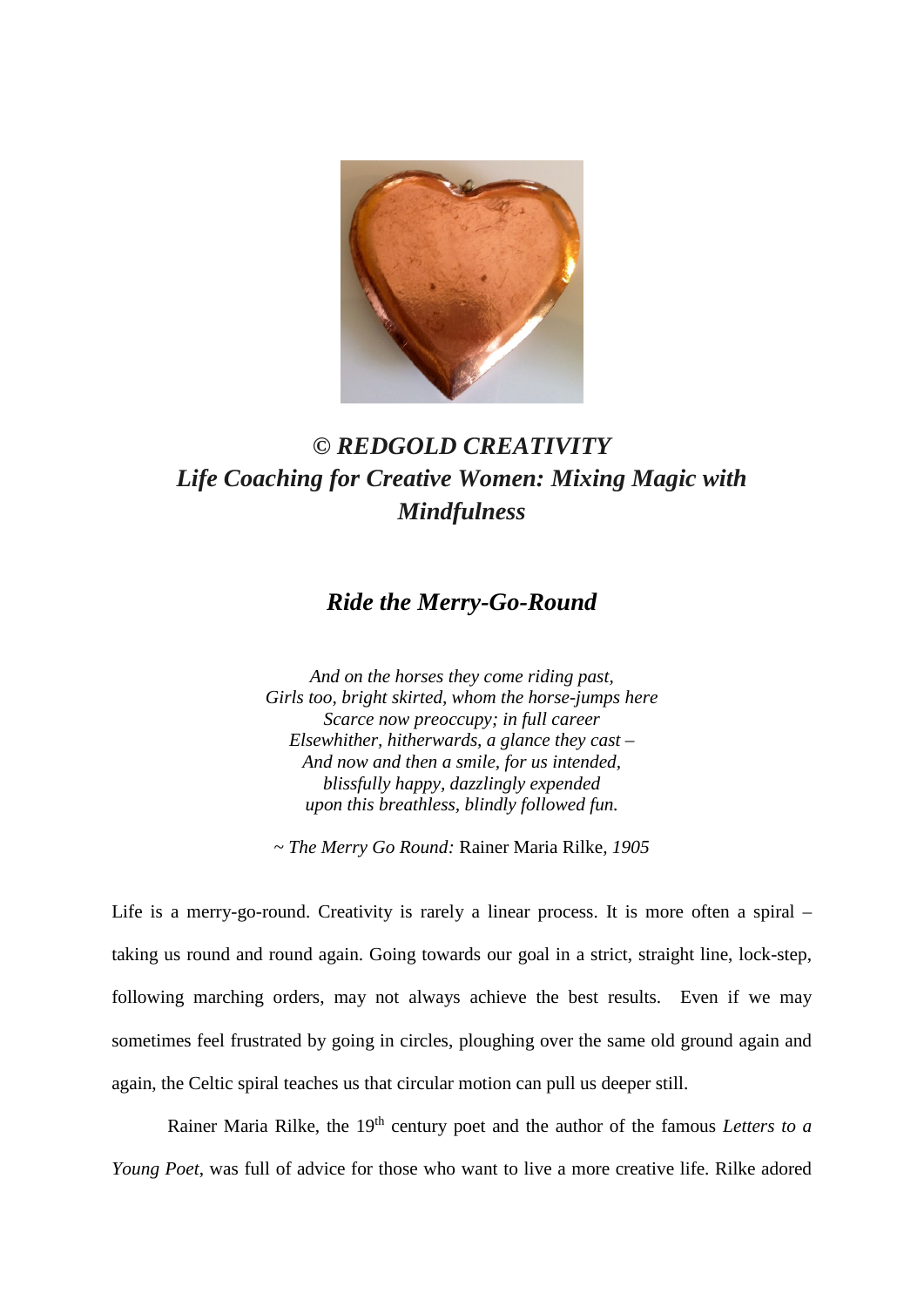merry-go-rounds. He regularly sat and watched one turn in the *Jardin du Luxemborg* in Paris that featured not just horses, but many different animals (he liked the white elephant best). On the merry-go-round children would play *jeu de bagues*, a ring game that's a version of a game played at medieval tournaments, when knights on galloping horses would spear rings with their lances. From this we get the expression 'reach for the brass ring', encouraging us to aim for the highest prize we can reach in life – quite a balancing act while remaining on the merry-go-round.

Merry-go-rounds also remind us that creativity is supposed to be fun. It's not all meant to be drudge work even though creativity requires discipline and effort. While the name *carousel* comes from the games knights once played as an essential part of their training, it also has a deeper, mythic meaning. To *carouse* comes from making merry – to indulge in a bout of revelry. Even older – and wiser - is the meaning of carouse: 'to the bottom, all out, or all up'. "Bottoms up!" is a cheeky toast in England. In Shakespeare's play of revelry and fun, *A Midsummer Night's Dream*, the character called Bottom has strange dreams and creative inspiration while playing the fool. "It shall be called Bottom's dream," he says, "because it has no bottom."

The creative life cannot be stagnant. "If your daily life seems poor, do not blame it; blame yourself, tell yourself that you are not poet enough to call forth its riches; for to the creator there is no poverty and no poor indifferent place," advised Rilke.

Get out of your rut. Make merry. Part of the creative process is to drink deep from the cauldron of life - but be aware that doing so might just stir things up.

## **REDGOLD CREATIVITY Exercise**

Find a merry-go round and take a ride!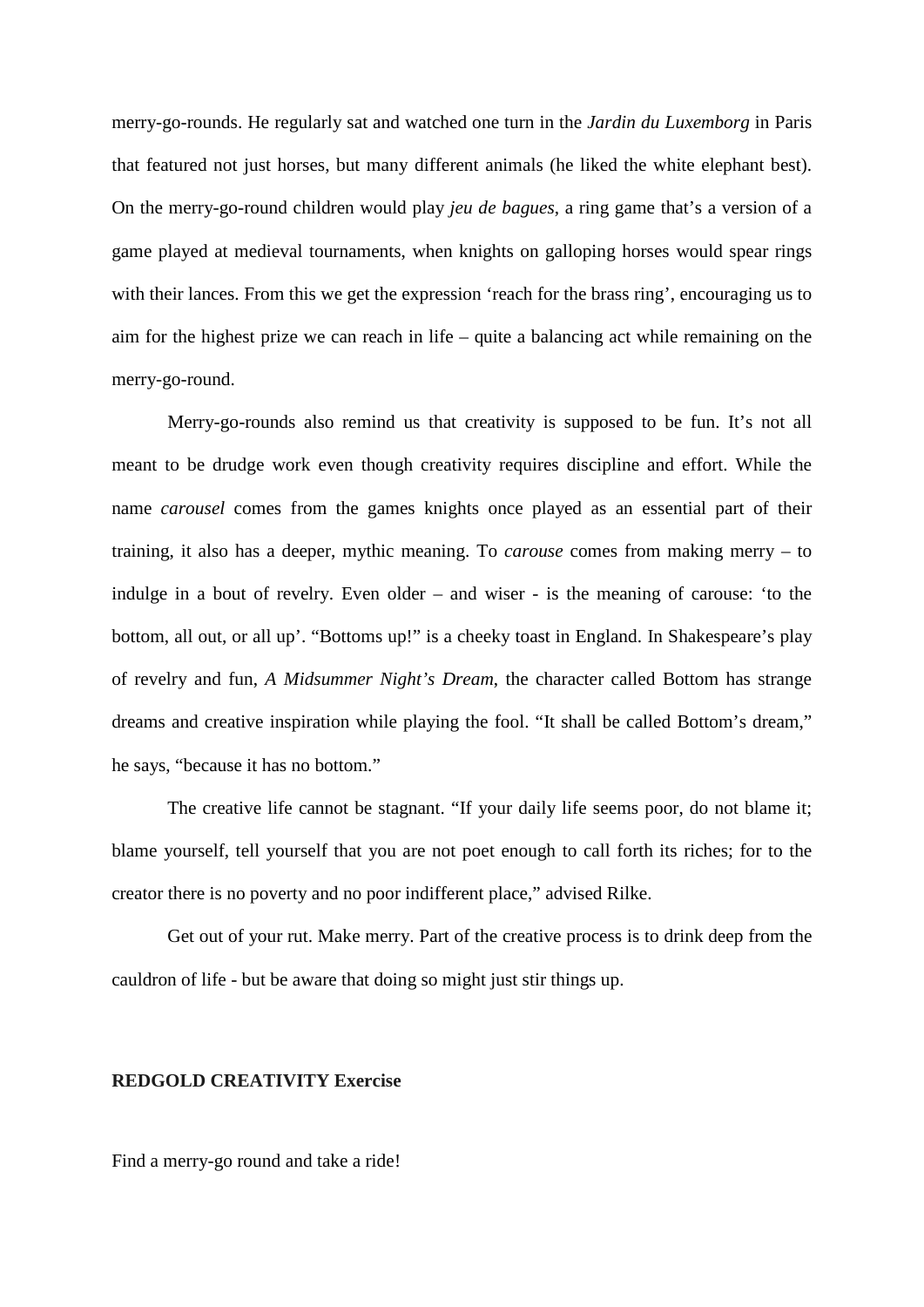

 **About the Author**

Hello, my name is Eliza Redgold. It's based upon the Gaelic meaning of my full name, Dr Elizabeth Reid Boyd. English folklore has it that if you help a fairy, you will be rewarded with red gold. I'm an author and academic. I write fiction (as Eliza Redgold) and non-fiction (as Elizabeth Reid Boyd).

There are some **exciting new releases in 2017. Out in March is [The Secrets of Mindful](http://skyhorsepublishing.com/titles/12157-9781510717695-secrets-of-mindful-beauty)  [Beauty](http://skyhorsepublishing.com/titles/12157-9781510717695-secrets-of-mindful-beauty)** to be published by Skyhorse Publishing, New York. These revolutionary techniques in anti-ageing and self-care will change how you look and how you feel - forever.

In 2017 the first in my Ladies of Legend fiction series will be released as an audio book. Listen out for NAKED: A Novel of Lady Godiva - and there are more exciting announcements on the way!

Also on its way is a non-fiction book about the spirit of fairy tales and how you can transform your life with a forgotten fairy tale philosophy. It's the culmination of a decade of research and I'll be very excited to share it at last. Stay tuned!

Keep in touch with me on

*Twitter: @ElizaRedgold Facebook: [www.facebook.com/ElizaRedgoldAuthor](http://www.facebook.com/ElizaRedgoldAuthor) Pinterest: [www.pinterest.com/elizaredgold](http://www.pinterest.com/elizaredgold)* or subscribe to my newsletter at [www.elizaredgold.com](http://www.elizaredgold.com/)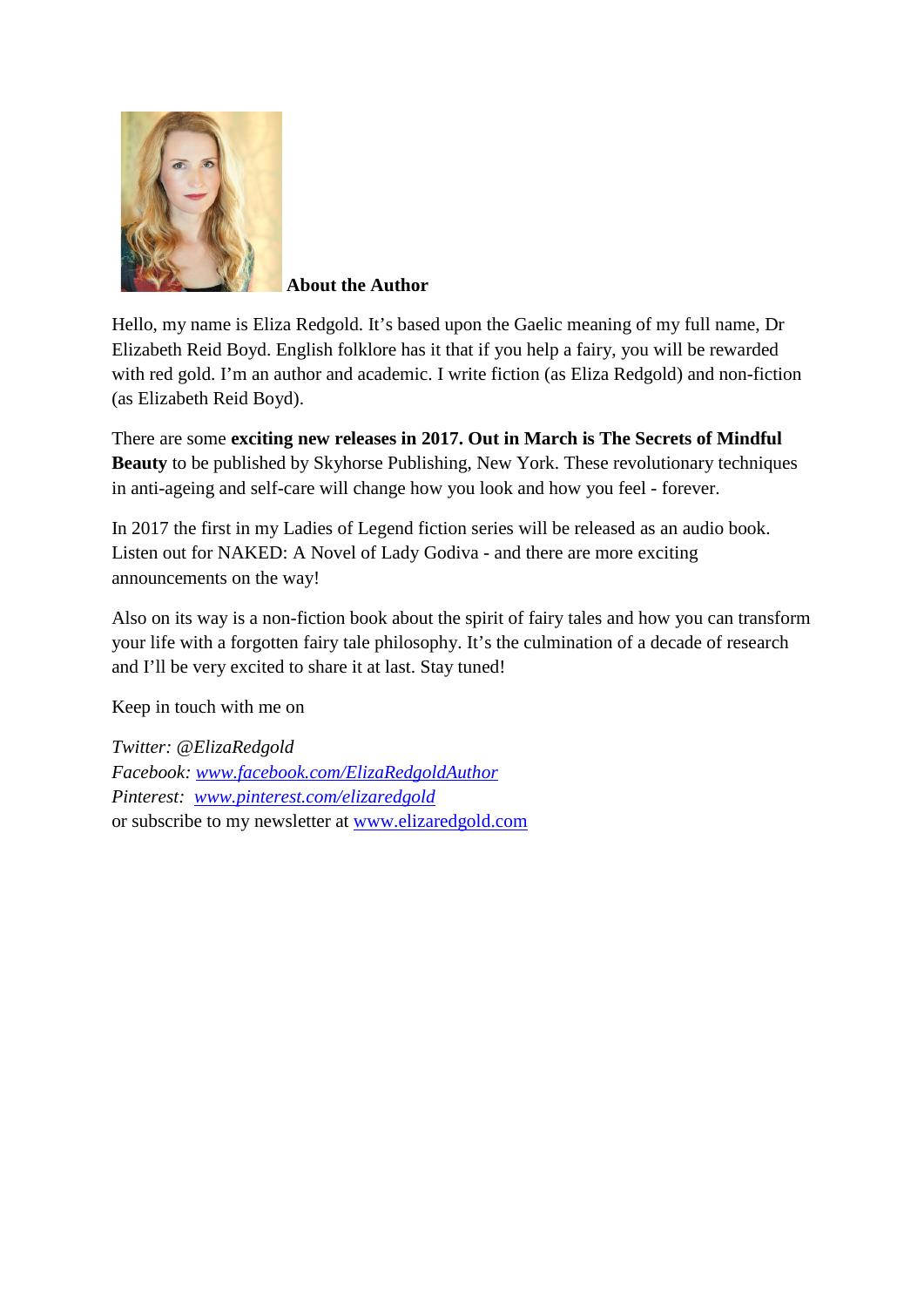## The **Secrets**  $of$ Mindful Beauty

Revolutionary Techniques in Anti-Aging and Self-Care

Elizabeth Reid Boyd, PhD and Jessica Moncrieff-Boyd, PhD

 $\boldsymbol{\mathscr{P}}$ 

**OUT IN MARCH 2017**

[Order Now](https://www.amazon.com/Secrets-Mindful-Beauty-Revolutionary-Techniques/dp/1510717692)